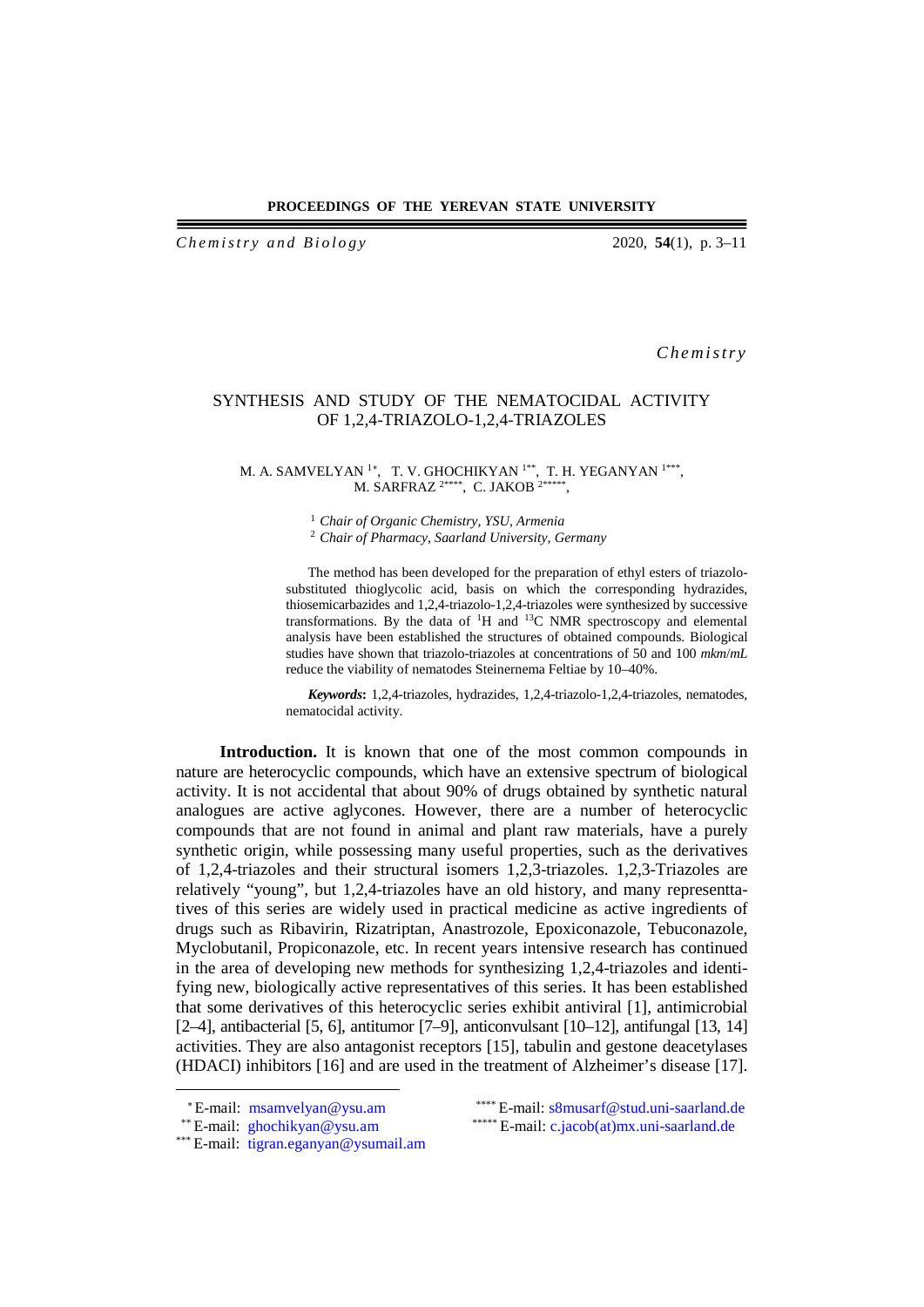It is known, that derivatives of 1,2,4-triazoles exhibit nematocidal activity against the nematodes Bursaphelenchus xylophilus [18], and Meloidogyne incognita and Rotylenchulus reniformis [19]. As can be seen from the above literature data, the research in the field of triazoles are relevant.

Bearing in mind our previous studies in this field and the aim of expanding the range of 1,2,4-triazoles derivatives, as well as finding new, biologically active representatives of this series, we propose the following scheme for the synthesis of 1,2,4-triazol ethyl esters [18]:



1a,2a R=HOCH<sub>2</sub>CH<sub>2</sub>CH<sub>2</sub>; 1b,2b R= 3-pyridyl; 1c, 2c R = 2-furyl; 1d,2d R= 4-Br-C<sub>6</sub>H<sub>4</sub>

Further, on the basis of **2 a**–**d** the corresponding hydrazides and thiosemicarbazides were synthesized, which are under the alkaline medium turned up to intramolecular cyclization. As a result, new bioheterocyclic compounds are obtained 5-{(5-substituted-4-phenyl-4H-1,2,4-triazol-3-yl)methyl}-4-phenyl-4H-1,2,4 triazol-3-thiols (**5a**–**d**).



 $3a,4a,5a$  R=HOCH<sub>2</sub>CH<sub>2</sub>CH<sub>2</sub>;  $3b,4b,5b$  R= 3-pyridyl;  $3c,4c,5c$  R = 2-furyl;  $3d,4d,5d$  R= 4-Br-C<sub>6</sub>H<sub>4</sub>

*Biological Part***.** The synthesized compounds **5 a**–**d** were subjected to biological studies and were chosen as an object a positive nematodes *Steinernеma feltiae*, which are important both plant growth regulators and in animal husbandry [20, 21].

As a result of processing the experimental data, the following graphs were obtained, which clearly illustrate the nematocidal activity of **5 a**–**c**. The experiments were performed using solutions of substances at concentrations of 10, 25, 50 and 100 *μM*.

It can be seen from Figure (a, b), that compounds **5a** and **5b** at a concentration of 100 *μM* show significant nematocidal activity, reducing the viability of nematodes by 40%, and at a concentration of 50 *μM* by 22% and 20%, respectively. At the indicated concentrations (100 and 50  $\mu$ *M*), nematocidal activity of compound 5 $\bf{c}$  is expressed in 30% and 20% (see Figure c), while compound **5 d** shows weak activity (10%) (see Figure d) only at a concentration of 100  $\mu$ *M*. Compounds **5 a**–**c** at concentrations of 10 and 25 *μM* do not exhibit significant activity.

If we examine the structural formulas of compounds **5a**–**d**, then it is obvious that these compounds differ only in the substituents at position **5** of the basic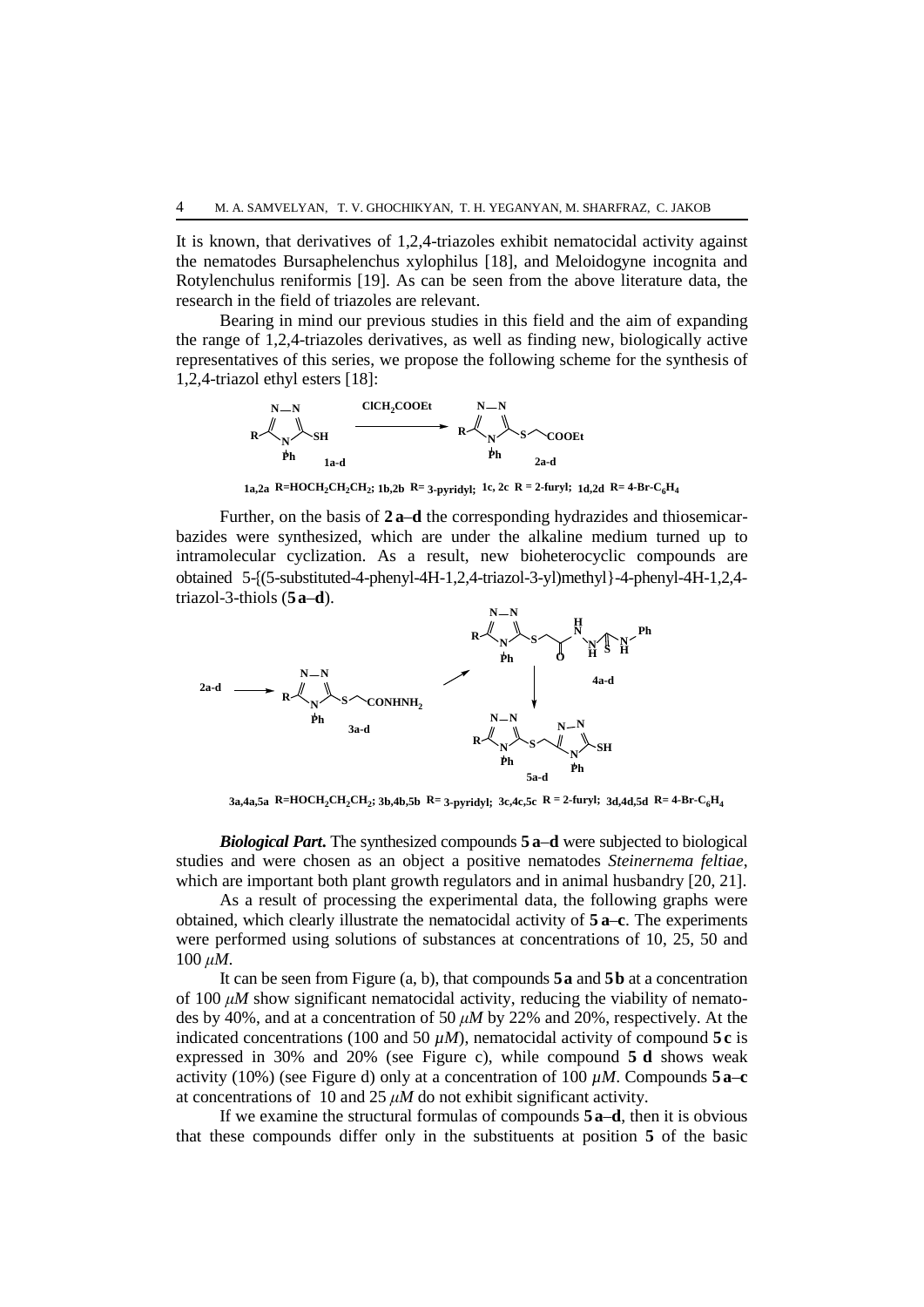triazole cycle (**1 a**–**d**), therefore, there is a direct connection between the nature of the indicated substituent and the biological activity of the examined series of chemical compounds. Based on the data obtained, it can be concluded that the degree of nematocidal activity of the proposed triazolo-triazoles can be controlled by controlling the nature of the substituent at position 5 of the triazole cycle.



Impact of compounds **5 a** (a), **5 b** (b), **5 c** (c) and **5 d** (d) on survival of *S. feltiae* after 24 *h*. Data expressed as mean  $\pm SD$ ;  $n = 9$ ;  $*$  – significant difference against negative control (p < 0.05); \*\* – very significant difference against negative control ( $p < 0.05$ ); \*\*\* – significant difference against negative control ( $p < 0.001$ ).  $-ve$  – negative control (DMSO); +ve – positive control (EtOH).

## **Experimental Part.** *Biology.*

*Analysis of Nematocidal Activity.* The viability of fresh nematode suspensions was observed with a microscope pump (TR 200, VWRInter) at a fourfold magnification. For the experiment nematodes with a life of more than 90% were used. To analyze the nematocidal activity of 200 *mg*, nematode powder was suspended in 50 *mL* of phosphate-buffered saline (PBS, pH 7) or distilled water under moderate lighting stirred for 10 *min* at room temperature. 10 *μL* of suspension was added to a 96-well plate followed by the addition of the test sample at various concentrations. The final volume was made up to 100  $\mu$ *L* with buffer. The number of live (*N*0) and the total number of nematodes (*N*) were immediately determined. Then the plate was incubated in the dark for 24 *h* at room temperature, 50  $\mu$ *L* of warm water (50 $^{\circ}$ C) was added and the number of live nematodes was counted ( $N_{24}$ ). Viability is determined by the following formulas

$$
V_0 = \frac{N_0 \cdot 100}{N}, \qquad V_{24} = \frac{N_{24} \cdot 100}{N}.
$$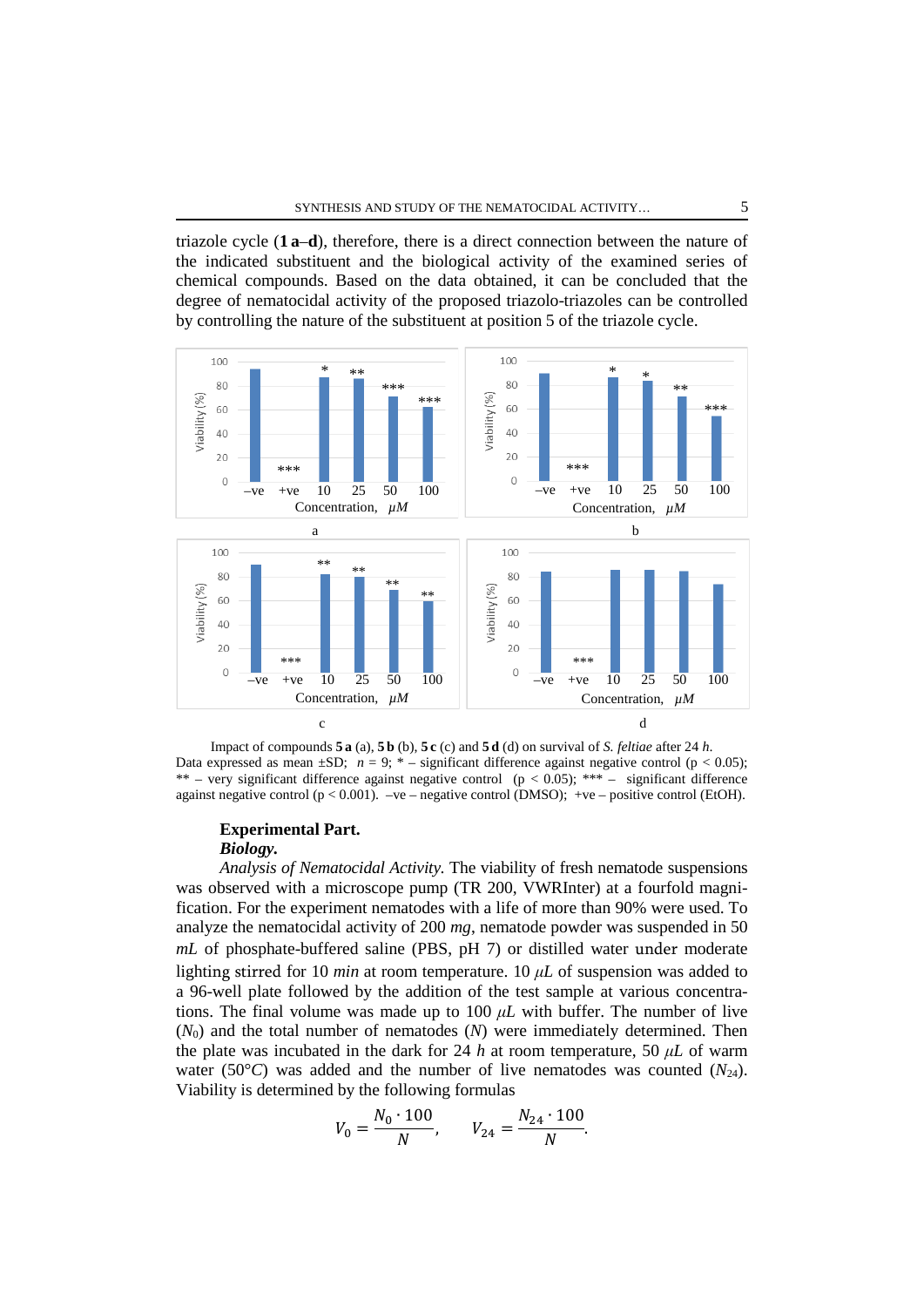The graphs are constructed on the basis of experimental data of the dependence of the viability of nematodes on the concentration of the investigated substances.

| Reagent                         | Quantity added for 10 $\times$ solution, g | Final concentration $(\times 10)$ , <i>mM</i> |
|---------------------------------|--------------------------------------------|-----------------------------------------------|
| NaCl                            |                                            |                                               |
| KCI                             |                                            |                                               |
| Na <sub>2</sub> PO <sub>4</sub> | 4.4                                        | 100                                           |
| $KH_2PO_4$                      |                                            |                                               |

*Preparation of PBS buffer*

| If necessary, PBS can be supplemented by the following |      |  |  |
|--------------------------------------------------------|------|--|--|
| CaCl <sub>2</sub> ·2H <sub>2</sub> O                   | 1.33 |  |  |
| MgCl <sub>2</sub> ·6H <sub>2</sub> O                   |      |  |  |

**Chemical Part.** <sup>1</sup>H and <sup>13</sup>C NMR spectra were recorded on Varian Mercury-300 *MHz* in DMSO–CCl4 mixture (1:3) or on Bruker AVANCE 400 *MHz* spectrometer in CDCl<sub>3</sub>, DMSO- $d_6$ . Chemical shifts were reported as quoted relative to the residual signals of chloroform- $d$  (7.25 for <sup>1</sup>H NMR and 77.0 for <sup>13</sup>C NMR) or DMSO- $d_6$  (2.5 for <sup>1</sup>H NMR and 39.5 for <sup>13</sup>C NMR) as internal references. TLC analysis was performed on Silufol UV-254 plates. Starting compounds 1,2,4 triazoles **1a***–***d** were synthesized by a known method [17]. Melting points were determined on "Boetius" micro-heating stage.

*General Method for Preparation of 2-{(5-substituted-4-phenyl-4H-1,2,4- -triazol-3-yl)thio}ethylacetates (2a–d).* A mixture of 8 *mmol* of the corresponding **1a***–***d** in 8 *mL* of acetone and 10 *mmol* of potash was stirred at room temperature for 15 *min*, then 8.8 *mmol* of ethyl chloroacetic acid was added. The mixture was heated for 7 *h* at 50–60°*C*. After removing the solvent, the mixture was cooled, water was added. The precipitated crystals were filtered, washed with 5% hydrochloric acid solution, then with water and dried.

*Ethyl 2-{[5-(3-hydroxypropyl)-4-phenyl-4H-1,2,4-triazol-3-yl]thio}acetate (2a).* Yield 65%, m.p. 71–72°C (ethanol:water=1:3),  $R_f$  0.56 (ethanol:benzene:hexane= =1:1:3). 1 H NMR, *δ*, *ppm*: 1.26 t (3H, *J*=7.14 *Hz*, CH3); 1.70–1.84 m (2H, CH2); 2.58 t (2H, *J*=7.54 *Hz*, CH2); 3.36–3.49 m (2H, CH2); 3.93 s (2H, CH2); 4.14 q (2H, *J*=7.14 *Hz*, CH<sub>2</sub>); 4.18 br.s (1H, OH); 7.28–7.49 m (2H, arom.); 7.49–7.73 m (3H, arom.). 13C NMR(126 *MHz*, CDCl3), *δ*, *ppm*: 13.7; 21.2; 29.2; 33.7; 59.5; 60.7; 126.8; 129.3; 129.4; 132.8; 148.3; 155.2; 167.2.

Found, %: C 56.17; H 5.85; N 13.20; S 9.88. C<sub>15</sub>H<sub>19</sub>N<sub>3</sub>O<sub>3</sub>S. Calculated, %: C 56.06; H 5.96; N 13.07; S 9.98.

*Ethyl 2-{[4-phenyl-5-(pyridin-3-yl)-4H-1,2,4-triazol-3-yl]thio}acetate(2b).* Yield 88%, m.p. 138°C (ethanol:water=2:1), R<sub>f</sub> 0.48 (ethanol:benzene=1:5). <sup>1</sup>H NMR, δ, *ppm*: 1.30 t (3H, *J*=7.1 *Hz*, CH3); 4.06 s (2H, SCH2): 4.18 k (2H, *J*=7.1 *Hz*, OCH2); 7.27 dd (1H, *J1*= 7.9 *Hz*, *J2*= 4.8 *Hz*, C5H4N); 7.37–7.44 m (2H, Harom.); 7.53–7.60 m (4H, Harom.); 7.68 dt (1H, *J1*=7.9 *Hz*, *J2*=1.9 *Hz*, C5H4N); 8.49–8.54 m (2H, Harom.). 13C NMR(126 *MHz*, CDCl3) *δ*, *ppm*: 13.66; 33.69; 60.81; 110.58; 110.78; 123.30; 127.05; 129.33; 129.75; 133.07; 140.98; 143.54; 146.85; 150.06; 166.93.

Found, %: C 60.10; H 4.85; N 16.55; S 9.49. C17H16N4O2S. Calculated, %: C 59.98; H 4.74; N 16.46; S 9.42.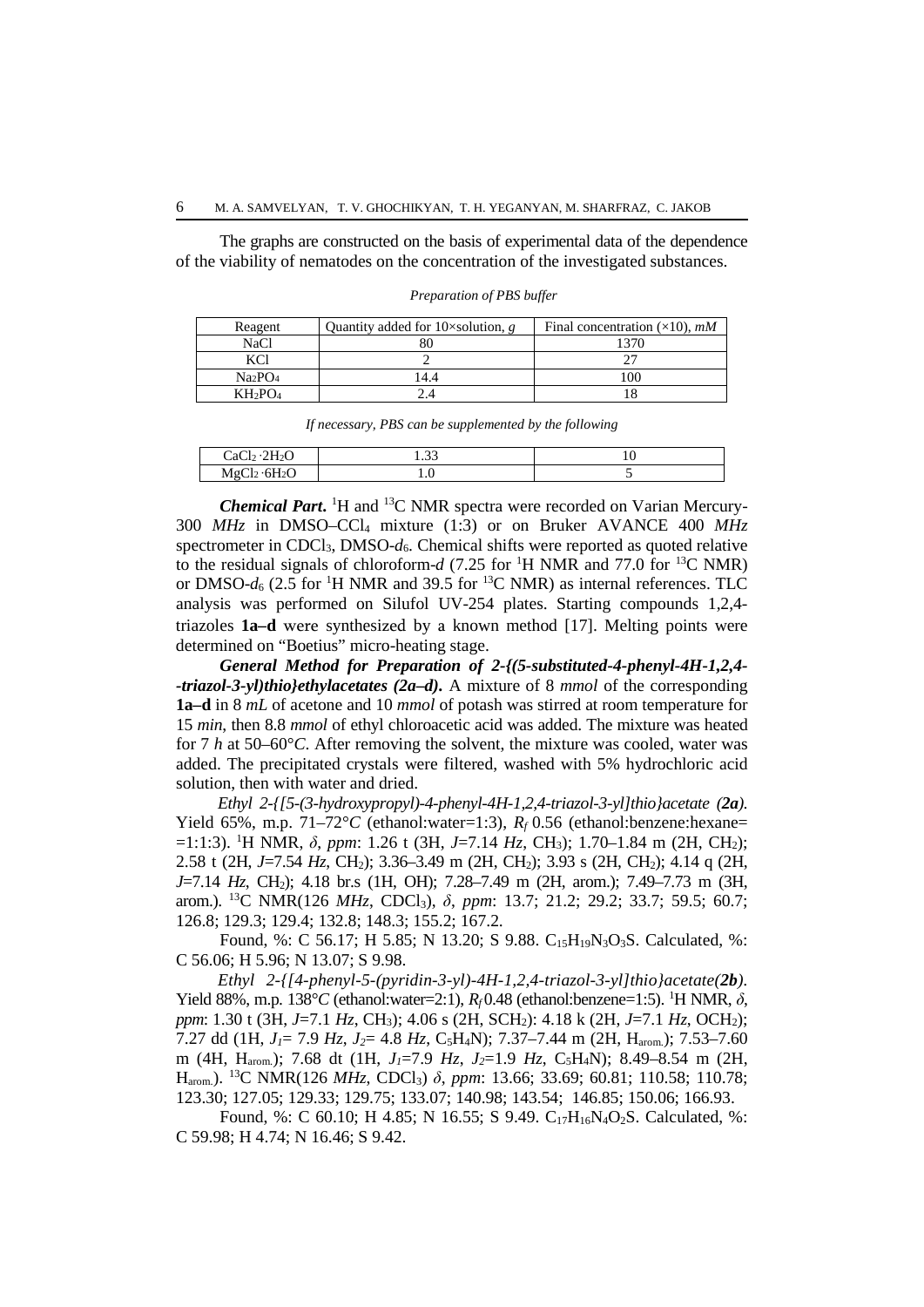*Ethyl 2-{[5-(furan-2-yl)-4-phenyl-4H-1,2,4-triazol-3-yl]thio}acetate (2c).* Yield 85%, m.p.  $124-125^{\circ}C$  (ethanol: water = 3:2),  $R_f$  0.56 (ethanol: benzene = 1:7). <sup>1</sup>H NMR, δ, *ppm*: 1.28 t (3H, *J*=6.75 *Hz*, CH<sub>3</sub>); 4.02 s (2H, CH<sub>2</sub>); 4.17 q (2H, *J*=7.14 *Hz*, CH2**)**; 6.22 d (1H, *J*=3.97 *Hz*, CHfuryl); 6.37–6.41 m (1H, CHfuryl); 7.38–7.44 m (2H, Harom.); 7.50–7.53 m (1H, CHfuryl); 7.57–7.63 m (3H, Harom.). 13C NMR (126 *MHz*, CDCl3), *<sup>δ</sup>*, *ppm*: 13.66; 33.69; 60.81; 110.58; 110.78; 123.30; 127.05; 129.33; 129.75; 133.07; 140.98; 143.54; 146.85; 150.06; 166.93.

Found, %: C 58.42; H 4.70; N 12.85; S 9.70. C<sub>16</sub>H<sub>15</sub>N<sub>3</sub>O<sub>3</sub>S. Calculated, %: C 58.34; H 4.59; N 12.76; S 9.74.

*Ethyl 2-{[5-(4-bromophenyl)-4-phenyl-4H-1,2,4-triazol-3-yl]thio}acetate (2d).* Yield 85%, m.p.  $158^{\circ}C$  (ethanol:water=2:1),  $R_f$  0.58(ethanol:benzene =2:5). <sup>1</sup>H NMR, *δ*, *ppm*: 1.29 t (3H, *J*=7.1 *Hz*, CH2CH3); 4.03 s (2H, SCH2); 4.17 k (2H, *J*=7.1 *Hz*, CH2CH3); 7.25–7.30 m (2H, Harom.); 7.32–7.39 m (2H, Harom.); 7.41–7.46 m (2H, Harom); 7.53–7.58 m (3H, Harom.). 13C NMR (126 *MHz*, CDCl3), *δ*, *ppm*: 13.7; 33.6; 39.5; 39.8; 60.8; 123.2; 125.4; 126.9; 129.1; 129.5; 131.0; 133.4; 150.8; 152.9; 166.9.

Found, %: C 51.75; H 3.77; Br 19.15; N 10.15; S 7.75. C<sub>18</sub>H<sub>16</sub>BrN<sub>3</sub>O<sub>2</sub>S. Calculated, %: C 51.68; H 3.86; Br 19.10; N 10.05; S 7.67.

*General Method for Preparation of Hydrazides 2-{[5-substituted-4-phenyl- -4H-1,2,4-triazol-3-yl]thio}acetates (3 a–d).* To a mixture of 9.5 *mmol* of the corresponding ester **2 a**–**d** in 20 *mL* of ethanol was added 5.2 *mL* of an 85% solution of hydrazine hydrate, left for 2 *h* at room temperature and heated for 4 *h* at 75–80°*C*. After cooling, the mixture was diluted with water, the precipitate was filtered, washed with water, dried and recrystallized.

*2-{[5-(3-Hydroxypropyl)-4-phenyl-4H-1,2,4-triazol-3-yl]thio}acetohydrazide (3a).* Yield 70%, m.p. 149–150°*C* (ethanol:water = 2:3), *Rf* 0.50 (ethanol:benzene= =1:7). 1 H NMR, *δ*, *ppm*: 2.58 t (2H, *J*=7.54 *Hz*, CH2); 3.36–3.49 m (2H, CH2); 3.93 s (2H, CH2); 4.14 q (2H, *J*=7.14 *Hz*, CH2); 4.18 br.s (1H, OH); 6.10 d (1H, *J*=3.17 *Hz*, NH2); 6.29 d (1H, *J*=5.55 *Hz*, NH2); 7.28–7.49 m (2H, arom.); 7.49–7.73 m (3H, arom.); 9.28 br.s (1 H, NH).

Found, %: C 50.75; H 5.65; N 22.85; S10.53. C13H17N5O2S. Calculated, %: C 50.80; H 5.57; N 22.78; S 10.43.

*2-{[4-Phenyl-5-(pyridin-3-yl)-4H-1,2,4-triazol-3-yl]thio}acetohydrazide(3b).* Yield 90%, m.p.  $225^{\circ}C$  (ethanol : water = 5:1),  $R_f$  0.50 (ethanol : benzene : hexane = =3:3:1). 1 H NMR, *δ*, *ppm*: 3.87 s (2H, SCH2); 4.12 br (2H, NH2); 7.27 dd (1H, *J*1=7.8 *Hz*, *J2*=4.8 *Hz*, C5H4N); 7.38–7.43 m (2H, Harom.); 7.53–7.60 m (3H, Harom.); 7.66 ddd (1H, *J*1=7.8 *Hz*, *J*2=2.1 *Hz*, *J*3=1.8 *Hz,* C5H4N); 8.51 dt (1H, *J*1=4.8 *Hz*, *J*2=1.8 *Hz*, C5H4N); 8.53 d (1H, *J*=2.1 *Hz*, C5H4N); 9.29 br.s (1H, NH). 13C NMR (126 *MHz*, CDCl3), *δ*, *ppm*: 13.7; 33.7; 60.8; 122.5; 122.6; 127.0; 129.6; 129.7; 133.2; 134.4; 147.9; 179.7; 151.1; 151.8; 166.9.

Found, %: C 55.30; H 4.28; N 25.85; S 9.85. C<sub>15</sub>H<sub>14</sub>N<sub>6</sub>OS. Calculated, %: C 55.20; H 4.32; N 25.75; S 9.82.

*2-{[5-(Furan-2-yl)-4-phenyl-4H-1,2,4-triazol-3-yl]thio}acetohydrazide(3c).* Yield 90%, m.p.  $111-113^{\circ}C$  (ethanol : water= 1:1),  $R_f$  0.50 (ethanol : benzene = 1:7). <sup>1</sup>H NMR, δ, *ppm*: 3.84 s (2H, CH<sub>2</sub>); 4.08 br.s (2H, 2CH<sub>fury</sub>); 6.13 d (1H, *J*=3.17 *Hz*, NH2); 6.39 d (1H, *J*=5.55 *Hz*, NH2); 7.39–7.45 m (2H, arom.); 7.52 s (1H, CHfuryl);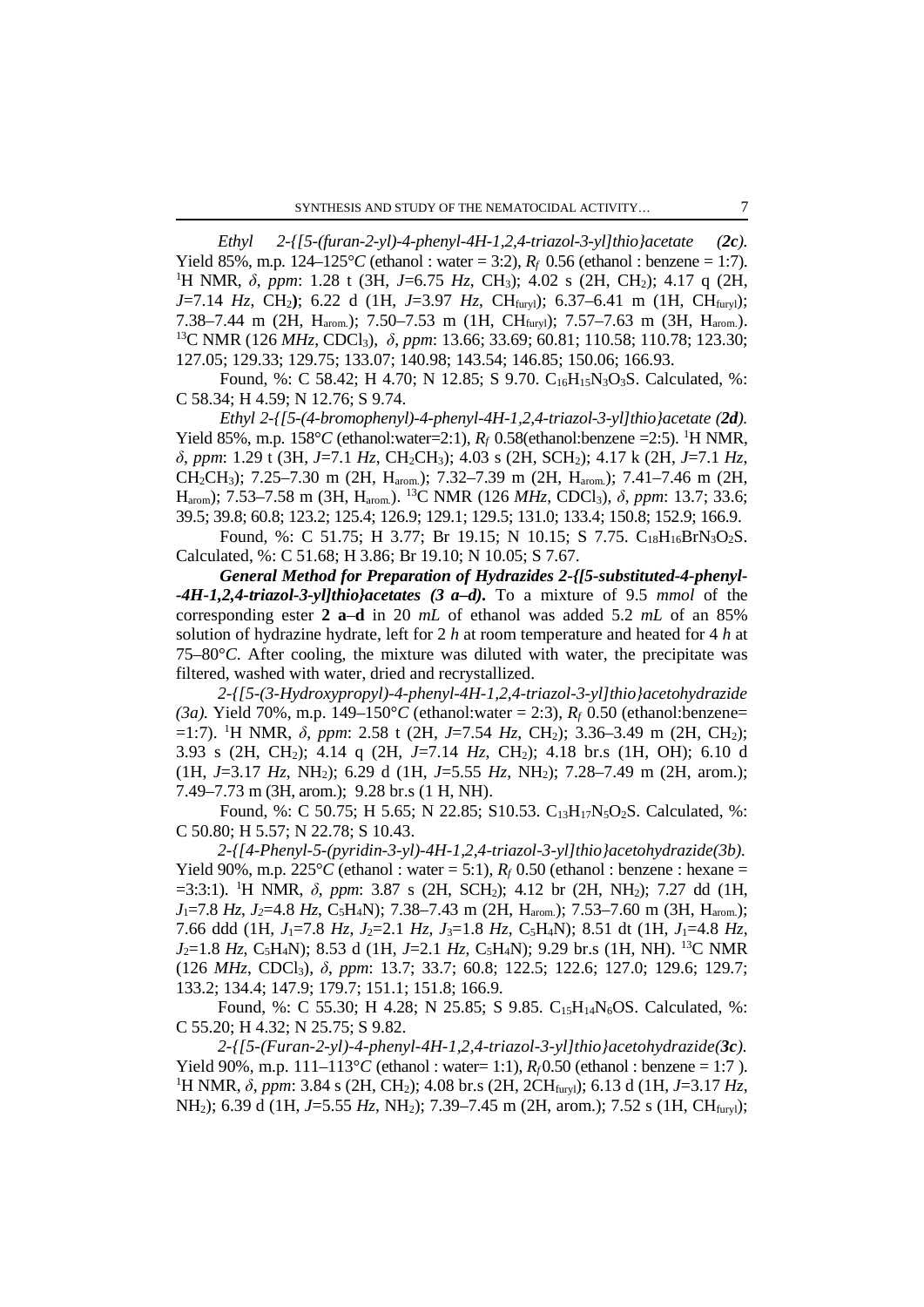7.55–7.62 m (3H, arom.) 9.28 br.s (1H, NH). 13C NMR (126 *MHz*, CDCl3), *δ*, *ppm*: 33.9; 110.5; 110.8; 127.2; 129.3; 129.7; 134.2; 141.0; 143.5; 150.9; 165.7.

Found, %: C 53.38; H 4.05; N 22.30; S 10.25. C14H13N5O2S. Calculated, %: C 53.32; H 4.16; N 22.21; S 10.17.

*2-{[5-(4-Bromophenyl)-4-phenyl-4H-1,2,4-triazol-3-yl]thio}acetohydrazide (3d).* Yield 91%, m.p. 230–232°*<sup>C</sup>* (ethanol), *Rf* 0.50 (ethanol : benzene=2 : 5). 1 H NMR, *δ*, *ppm*: 4.03 s (2H, SCH2); 6.13 d (1H, *J*=3.17 *Hz*, NH2); 7.25–7.30 m (2H, H<sub>arom.</sub>); 7.32-7.39 m (2H, H<sub>arom</sub>); 7.41-7.46 m (2H, H<sub>arom.</sub>); 7.53-7.58 m (3H, Harom.); 9.29 br.s (1H, NH). 13C NMR (126 *MHz*, CDCl3), *δ*, *ppm*: 39.5; 39.8; 60.8; 123.2; 125.4; 126.9; 129.1; 129.5; 131.0; 133.4; 150.8; 152.9; 166.9.

Found, %: C 47.60; H 3.40; Br 19.70; N 17.40; S 8.05.  $C_{16}H_{14}BrN_5OS$ . Calculated, %: C 47.53; H 3.49; Br 19.76; N 17.32; S 7.93.

*General Method for Preparation of 2-((5-substituted-4-phenyl-4H-1,2,4-triazol- -3-yl)thio)acetyl)-N-phenylhydrazinecarbothioamide (4 a–d).* 7.9 *mmol* of phenyl isothiocyanate was added to a solution of 7.9 *mmol* of hydrazide **3 a**–**d** in 10 *mL* of ethanol, stirred vigorously and left at room temperature for 2 *h*. It was heated for 1 *h* at 80–85°*C*, after cooling it was filtered, washed with ethanol, dried and recrystallized.

*2-{2-[(5-(3-Hydroxypropyl)-4-phenyl-4H-1,2,4-triazol-3-yl)thio]acetyl}-N- -phenylhydrazinecarbothioamide (4a).* Yield 70%, m.p. 124°*C* (ethanol : water =1:1), *Rf* 0.51 (ethanol : benzene = 1 : 4). 1 H NMR, *δ*, *ppm*: 1.76 q (2H*, J*=6.8 *H*, CH2); 2.58 s (2H, *J*=7.5 *Hz*, CH2); 3.41 t (2H, *J*=5.9 *Hz*, СН2); 3.60–3.90 br.s (1H, OH); 3.95 s (2H, SCH2); 7.05–7.16 m (1H, arom.); 7.29 t (2H, *J*=7.9 *Hz*, Harom.); 7.41–7.49 m (2H, H<sub>arom.</sub>); 7.60–7.62 m (3H, H<sub>arom.</sub>); 7.64–7.67 m (2H, H<sub>arom.</sub>), 9.51 br.s (2H, NH–NH); 10.26 s (1H, NH). 13C NMR (126 *MHz*, CDCl3), *δ*, *ppm*: 33.2; 33.7; 59.5; 60.7; 126.8; 129.3; 129.4; 131.9; 132.8; 148.3; 148.7; 150.0; 153.8; 155.2; 155.6; 159.2; 160.1; 161.2; 165.5; 165.7; 167.2.

Found, %: C 54.35; H 5.05; N 20.05; S 14.55. C<sub>20</sub>H<sub>22</sub>N<sub>6</sub>O<sub>2</sub>S<sub>2</sub>. Calculated, %: C 54.28; H 5.01; N 18.99; S 14.49.

*N-Phenyl-2-{2-[(4-phenyl-5-(pyridin-3-yl)-4H-1,2,4-triazol-3-yl)thio]acetyl}- -hydrazinecarbothioamide* (4b). Yield 70%, m.p.  $180^{\circ}C$  (ethanol : water = 3:1),  $R_f$  0.65 (ethanol : benzene : hexane = 4 : 1 : 1). 1 H NMR, *δ*, *ppm*: 3.95 s (2H, SCH2); 7.08–7.14 m (1H, Harom.); 7.24–7.32 m (3H, Harom.); 7.41–7.46 m (2H, Harom.); 7.54–7.68 m (6H, Harom); 8.50–8.53 m (2H, Harom.); 9.57 br.s (1H, NH); 9.59 br.s (1H, NH); 10.33 br.s (1H, NH). 13C NMR (126 *MHz*, CDCl3), *δ*, *ppm*: 60.8; 122.5; 122.6; 127.0; 129.6; 129.7; 133.2; 134.4; 147.9; 179.7; 151.1; 151.8; 166.9.

Found, %: C 57.35; H 4.05; N 21.30; S 13.55. C<sub>22</sub>H<sub>19</sub>N<sub>7</sub>OS<sub>2</sub>. Calculated, %: C 57.25; H 4.15; N 21.24; S 13.89.

*2-{2-[(5-(Furan-2-yl)-4-phenyl-4H-1,2,4-triazol-3-yl)thio]acetyl}-N-phenyl- -hydrazine-carbothioamide (4c).* Yield 85%, m.p. 186°*C* (ethanol : water = 2 : 1), *R<sub>f</sub>* 0.60 (ethanol : benzene = 1:5). <sup>1</sup>H NMR, *δ*, *ppm*: 3.90 s (2H, CH<sub>2</sub>); 6.13 d (1H, *J=* 4.0 *Hz*, CHfuryl); 6.39 d (1H, *J* =4.0 *Hz*, CHfuryl); 7.39–7.45 m (2H, Harom.); 7.52 s (1H, CH<sub>furyl</sub>); 7.57-7.62 m (3H, H<sub>arom.</sub>); 7.66-7.68 m (5H, H<sub>arom.</sub>); 9.28 br.s (2H, NH–NН); 10.34 br.s (1H, NH). 13C NMR (126 *MHz*, CDCl3), *δ*, *ppm*: 33.9; 110.5; 110.8; 123.4; 127.2; 129.3; 129.7; 131.1; 134.2; 141.0; 143.5; 150.9; 166.7; 179.2; 180.0.

Found, %: C 55.90; H 4.10; N 18.75; S 14.35. C<sub>21</sub>H<sub>18</sub>N<sub>6</sub>O<sub>2</sub>S<sub>2</sub>. Calculated, %: C 55.98; H 4.03; N 18.65; S 14.23.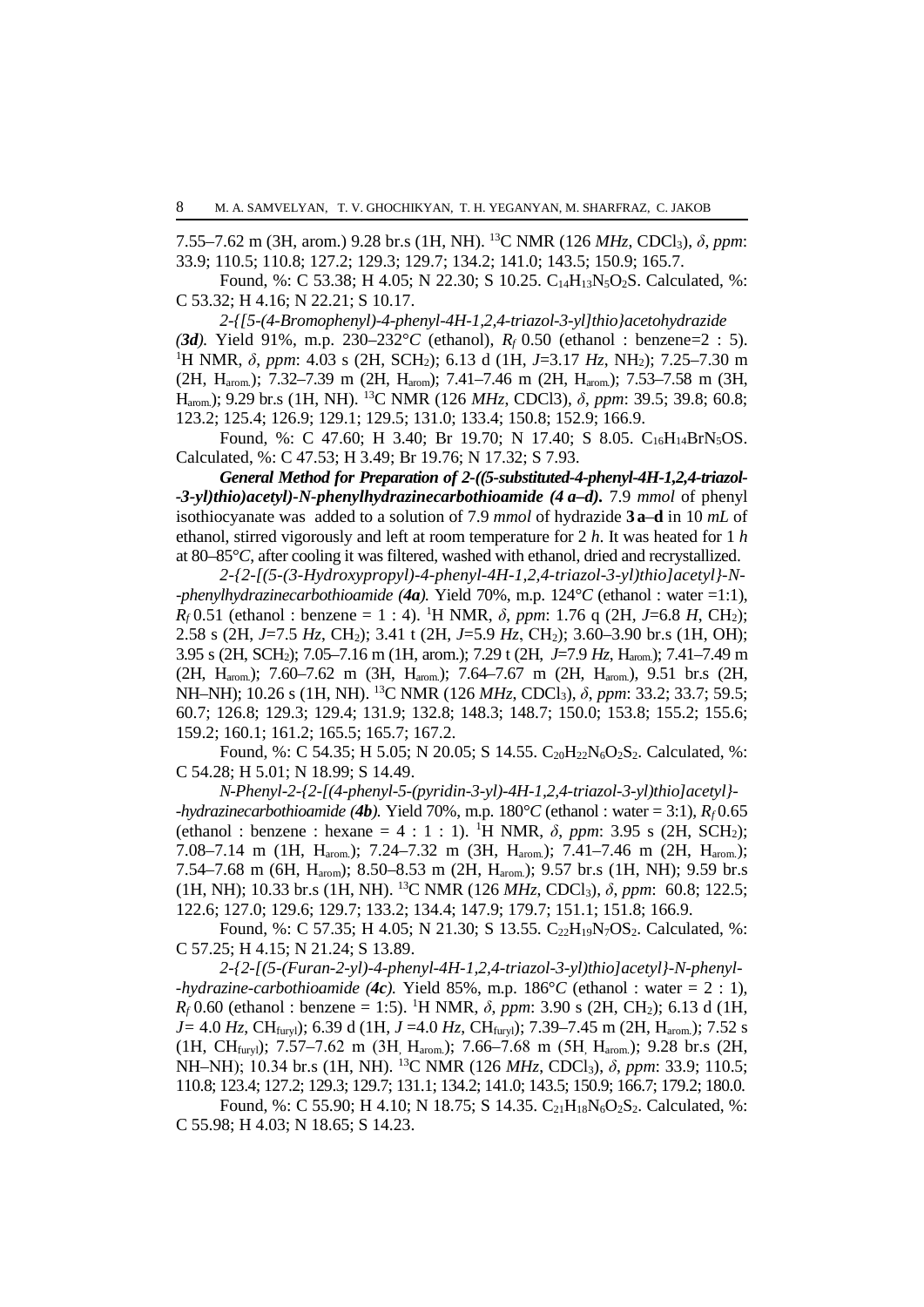*2-{2-[(5-(4-bromophenyl)-4-phenyl-4H-1,2,4-triazol-3-yl)thio]acetyl}-N- -phenylhydrazine-1-carbothioamide (4d).* Yield 99%, m.p. 222°*C* (ethanol:water= 3:1), *Rf* 0.54 (ethanol : benzene =1.5 : 5). 1 H NMR, *δ*, *ppm*: 3.93 s (2H, SCH2); 7.20–7.32 m (4H, Harom.); 7.37–7.46 m (5H, Harom.); 7.53–7.68 m (5H, Harom.); 9.57 br.s (2H, NH–NH); 10.34 br.s (1H, NH). 13C NMR (126 *MHz*, CDCl3), *δ*, *ppm*: 33.9; 123.3; 124.2; 124.7; 125.4; 127.1; 127.3; 129.2; 129.6; 129.7; 131.1; 133.4; 138.8; 151.7; 152.9; 180.4.

Found, %: C 51.25; H 3.45; Br 14.70; N 15.50; S 11.95. C<sub>23</sub>H<sub>19</sub>BrN<sub>6</sub>OS<sub>2</sub>. Calculated, %: C 51.21; H 3.55; Br 14.81; N 15.58; S 11.89.

*General Method for Preparation 4-phenyl-5-{[((5-substituted-4-phenyl)- -4H-1,2,4-triazol-3-yl)thio]methyl}-4H-1,2,4-triazol-3-thioles (5 a–d).* To an aqueous solution of 22.5 *mmol* NaOH (10 *mL* 10%) was added 7.5 *mmol* of corresponding thiosemicarbazide, stirred at room temperature for 1 *h* and refluxed for 7 *h*. After cooling, the mixture was diluted with water and acidified with hydrochloric acid (pH 2–3). The resulting crystals were washed with water and recrystallized.

*3-{5-[((5-Mercapto-4-phenyl-4H-1,2,4-triazol-3-yl)methyl)thio]-4-phenyl-4H- -1,2,4-triazol-3-yl}propan-1-ol(5a).* Yield 65%, m.p. 108°*C* (ethanol:wather=1:1), *Rf* 0.70 (ethanol:hexane=2:1). 1 H NMR, *δ*, *ppm*: 1.76 q (2H, *J*=6.75 *Hz*, CH2); 2.58 t (2H, *J*=7.54 *Hz*, CH2); 3.41 t (2H, *J*=5.95 *Hz*, CH2); 3.60–3.90 br.s (1H, OH); 4.04 s (2H, CH2); 7.18–7.30 m (4H, Harom.); 7.49–7.62 m (6H, Harom.); 13.69 s (1H, SH).

Found, %: C 56.65; H 4.65; N 19.75; S 15.20. C<sub>20</sub>H<sub>20</sub>N<sub>6</sub>OS<sub>2</sub>. Calculated, %: C 56.58; H 4.75; N 19.80; S 15.11.

*4-Phenyl-5-{[(4-phenyl-5-(pyridin-3-yl)-4H-1,2,4-triazol-3-yl)thio]methyl}- -4H-1,2,4-triazole-3-thiol (5b).* Yield 90%, m.p. 155–157°*C* (ethanol:wather=3:2), *Rf* 0.55 (ethanol:hexane=2:1). 1 H NMR, *δ*, *ppm*: 3.95 s (2H, SCH2); 7.08–7.14 m (1H, Harom); 7.24–7.32 m (3H, Harom.); 7.41–7.46 m (2H, Harom.); 7.54–7.68 m (6H, Harom.); 7.66 ddd (1H, *J*1=7.8 *Hz*, *J*2=2.1 *Hz*, *J*3=1.8 *Hz*, C5H4N); 8.50–8.53 m (2H, Harom.); 8.51 dt (1H, *J*1=4.8 *Hz*, *J*2=1.8 *Hz*, C5H4N ); 13.85 s (1H, SH).

Found, %: C 59.65; H 3.78; N 22.20; S 14.40. C<sub>22</sub>H<sub>17</sub>N<sub>7</sub>S<sub>2</sub>. Calculated, %: C 59.57; H 3.86; N 22.11; S 14.46.

*5-{[(5-(Furan-2-yl)-4-phenyl-4H-1,2,4-triazol-3-yl)thio]methyl}-4-phenyl-4H- -1,2,4-triazole-3-thiol (5c).* Yield 90%, m.p. 159–160°*C* (ethanol:wather=3:2), *Rf* 0.59 (ethanol:hexane=2:1). 1 H NMR, *δ*, *ppm*: 4.13 s (2H, CH2); 6.15–6.22 m (1H,  $CH_{\text{fury}}$ ); 6.35–6.43 m (1H, CH<sub>fury</sub>); 7.26 s (1H, CH<sub>fury</sub>); 7.42–7.65 m (10H, H<sub>arom.</sub>); 13.72 s (1H, SH).

Found, %: C 58.35, H 3.80, N 19.50, S 14.90. C<sub>21</sub>H<sub>16</sub>N<sub>6</sub>OS<sub>2</sub>. Calculated, %: C 58.31, H 3.73, N 19.43, S 14.83.

*5-{[(5-(4-Bromophenyl)-4-phenyl-4H-1,2,4-triazol-3-yl)thio]methyl}-4-phenyl- -4H-1,2,4-triazole-3-thiol (5d).* Yield 80%, m.p. 270°*C* (ethanol), *Rf* 0.41 (ethanol: benzene = 1:1). 1 H NMR, *δ*, *ppm*: 4.03 s (2H, SCH2); 7.25–7.30 m (2H, Harom.); 7.32–7.39 m (4H, Harom.); 7.41–7.46 m (3H, Harom.); 7.53–7.58 m (6H, Harom.). 13C NMR (126 *MHz*, CDCl3), *<sup>δ</sup>*, *ppm*: 60.8; 123.2; 125.4; 126.9; 129.1; 129.5; 131.0; 133.4; 150.8; 152.9; 166.9.

Found, %: C 52.90; H 3.35; Br 15.40; N 16.40; S 12.40.  $C_{23}H_{17}BrN_6S_2$ . Calculated, %: C 52.98; H 3.29; Br 15.32; N 16.12; S 12.30.

> *Received 30.08.2019 Reviewed 02.03.2020 Accepted 10.04.2020*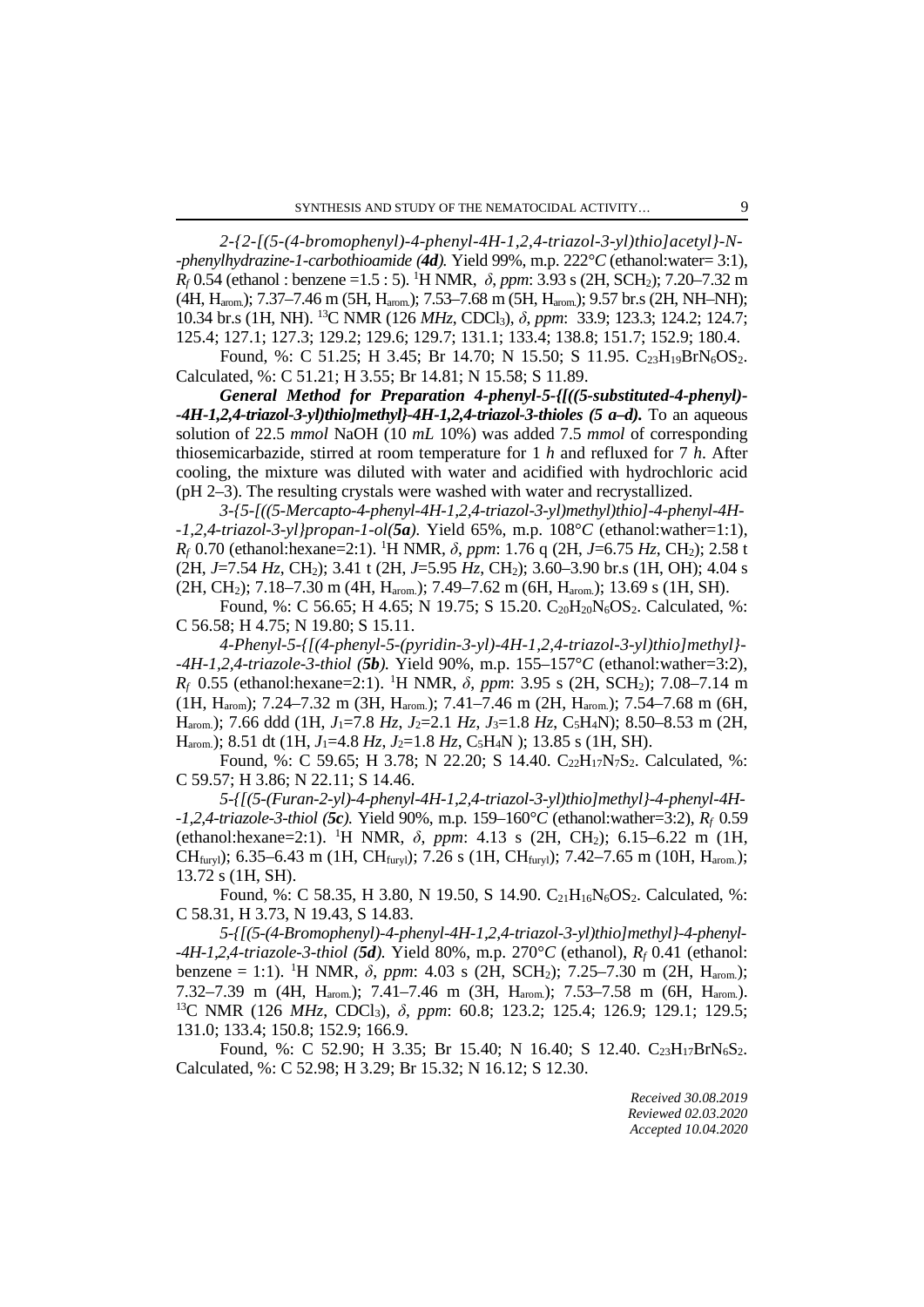#### REFERENCES

- 1. Murlykina M.V., Sakhno Y.I., Desenko S.M., Shishkina S.V., Shishkin O.V., Sysoiev D.O., Kornet M.N., Schols D., Goeman J.L., Van der Eycken J., Van der Eycken E., Chebanov V.A. Study of the Chemoselectivity of Multicomponent Heterocyclizations Involving 3-amino-1,2,4-triazole and Pyruvic Acids as Key Reagents, and Biological Activity of the Reaction Products. *Eur*. *J*. *Org*. *Chem*., **20** (2015), 4481 p. DOI:10.1002/ejoc.201500469
- 2. [Bayrak](http://www.sciencedirect.com/science/article/pii/S0223523410004988) H., [Demirbas](http://www.sciencedirect.com/science/article/pii/S0223523410004988) A., [Demirbas](http://www.sciencedirect.com/science/article/pii/S0223523410004988) N., [Karaoglu](http://www.sciencedirect.com/science/article/pii/S0223523410004988) S.-Al. Cyclization of Some Carbothioamide Derivatives Containing Antipyrine and Triazole Moieties and Investigation of Their Antimicrobial Activities. *Eur. J. Med. Chem*., **45** : 11 (2010), 4726–4732. DOI:10.1016/j.ejmech.2010.07.018
- 3. Pandey S.K., Ahamd A., Pandey O.P., Nizamuddin Kh. Polyethylene Glycol Mediated, One-pot, Three‐component Synthetic Protocol for Novel 3‐[3‐substituted‐5‐mercapto‐1,2,4‐triazol‐4‐yl]‐ -spiro‐(indan‐1′,2‐thiazolidin)‐4‐ones as New Class of Potential Antimicrobial and Anti-tubercular Agents. *J. Het. Chem*., **51**:5 (2014), 1233 p. DOI:10.1002/jhet.1605
- 4. [Gomha](https://onlinelibrary.wiley.com/action/doSearch?ContribAuthorStored=Gomha%2C+Sobhi+M) S.M, [Mohamed](https://onlinelibrary.wiley.com/action/doSearch?ContribAuthorStored=Mohamed%2C+Amany+M+G) A.M., [Zaki](https://onlinelibrary.wiley.com/action/doSearch?ContribAuthorStored=Zaki%2C+Yasser+H) Y.H., [Ewies](https://onlinelibrary.wiley.com/action/doSearch?ContribAuthorStored=Ewies%2C+Mohamed+M) M.M., [Elroby](https://onlinelibrary.wiley.com/action/doSearch?ContribAuthorStored=Elroby%2C+Shaaban+A) S.A. Structural Elucidation and Antimicrobial Evaluation of Novel [1,2,4]triazolo[4,3‐a]pyrimidines and pyrido[2,3‐d][1,2,4]triazolo[4,3‐a]pyrimidinones. *J. Het. Chem.*, **55** : 5 (2018), 1147 p. DOI:10.1002/jhet.3146
- 5. [Ünver](http://www.sciencedirect.com/science/article/pii/S0223523414000452) Ya., [Sancak](http://www.sciencedirect.com/science/article/pii/S0223523414000452) K., [Çelik](http://www.sciencedirect.com/science/article/pii/S0223523414000452) F., [Birinci](http://www.sciencedirect.com/science/article/pii/S0223523414000452) Em., [Küçük](http://www.sciencedirect.com/science/article/pii/S0223523414000452) M., [Soylu](http://www.sciencedirect.com/science/article/pii/S0223523414000452) S., [Burnaz](http://www.sciencedirect.com/science/article/pii/S0223523414000452) N. New Thiophene-1,2,4-triazole-5(3)-ones: Highly Bioactive Thiosemicarbazides, Structures of Schiff Bases and Triazole-thiols. *Eur*. *J*. *Med*. *Chem*., **84** (2014), 639–650. DOI:10.1016/j.ejmech.2014.01.014
- 6. Arafa W.A.A. Preparation and Evaluation of Antibacterial Activity of Some New 1,2,4-triazole Derivatives. *J. Het*. *Chem*., **47** : 5 (2010), 1109–1115. DOI:10.1002/jhet.431
- 7. [Vojtičková](http://www.sciencedirect.com/science/article/pii/S0223523415301963) M., [Dobiaš](http://www.sciencedirect.com/science/article/pii/S0223523415301963) J., [Hanquet](http://www.sciencedirect.com/science/article/pii/S0223523415301963) G., [Addová](http://www.sciencedirect.com/science/article/pii/S0223523415301963) G., [Cetin-Atalay](http://www.sciencedirect.com/science/article/pii/S0223523415301963) R., [Yildirim](http://www.sciencedirect.com/science/article/pii/S0223523415301963) D.C., [Boháč](http://www.sciencedirect.com/science/article/pii/S0223523415301963) A. Ynamide Click Chemistry in Development of Triazole VEGFR2 TK Modulators. *Eur*. *J. Med*. *Chem*., **103** (2015), 105–122. DOI:10.1016/j.ejmech.2015.08.012
- 8. Bakavoli M., Rahimizadeh M., Shiri A., Akbarzadeh M., Mousavi S.-H., Tayarani-Najaran Z., Mashhad H.A., Nikpour M. Synthesis of New Derivatives of 3‐aryl‐1,5‐dimethyl‐1H‐ [1,2,4]triazolo[4′,3′:1,2]pyrimido[4,5‐e][1,3,4]oxadiazines as Potential Antiproliferative Agents. *J. Het. Chem.*, **48** : 1 (2011), 183–187. DOI:10.1002/jhet.509
- 9. [Li](http://www.sciencedirect.com/science/article/pii/S0223523416309138) Y.-H., [Zhang](http://www.sciencedirect.com/science/article/pii/S0223523416309138) B., [Yang](http://www.sciencedirect.com/science/article/pii/S0223523416309138) H.-K., [Li](http://www.sciencedirect.com/science/article/pii/S0223523416309138) Q., [Diao](http://www.sciencedirect.com/science/article/pii/S0223523416309138) P.-Ch., [YouW](http://www.sciencedirect.com/science/article/pii/S0223523416309138).-W., [Zhao](http://www.sciencedirect.com/science/article/pii/S0223523416309138) P.-L. Design, Synthesis and Biological Evaluation of Novel Alkylsulfanyl-1,2,4-triazoles as cis-Restricted Combretastatin A-4 Analogues. *Eur*. *[J. Med](http://www.sciencedirect.com/science/journal/02235234)*. *Chem*., **125** (2017), 1098–1106. DOI:10.1016/j.ejmech.2016.10.051
- 10. Milen M., Földesi T., Dancsó A., Simig G., Volk B. Synthesis of Three New Tricyclic Ring Systems: Pyrrolotriazepines Condensed with an Imidazole, a Triazole or a Tetrazole Ring. *Synlett*, **26** : 17 (2015), 2418–2424. DOI:10.1055/s-0034-1380538.
- 11. [Plech](http://www.sciencedirect.com/science/article/pii/S0223523414008526) T., [Kaproń](http://www.sciencedirect.com/science/article/pii/S0223523414008526) B., [Łuszczki](http://www.sciencedirect.com/science/article/pii/S0223523414008526) J., [Paneth](http://www.sciencedirect.com/science/article/pii/S0223523414008526) A., [Siwek](http://www.sciencedirect.com/science/article/pii/S0223523414008526) A., [Kołaczkowski](http://www.sciencedirect.com/science/article/pii/S0223523414008526) M., [Żołnierek](http://www.sciencedirect.com/science/article/pii/S0223523414008526) M., [Nowa](http://www.sciencedirect.com/science/article/pii/S0223523414008526)к G. Studies on the Anticonvulsant Activity of 4-alkyl-1,2,4-triazole-3-thiones and Their Effect on GABAergic System. *Eur. J. Med. Chem.*, **86** (2014), 690–699. DOI:10.1016/j.ejmech.2014.09.034
- 12. [Ayati](http://www.sciencedirect.com/science/article/pii/S0223523416300095) A., [Emami](http://www.sciencedirect.com/science/article/pii/S0223523416300095) S., [Foroumadi](http://www.sciencedirect.com/science/article/pii/S0223523416300095) A. The Importance of Triazole Scaffold in the Development of Anticonvulsant Agents. *Eur. J. Med. Chem.*, **109** (2016), 380–392. DOI:10.1016/j.ejmech.2016.01.009
- 13. Parmar K., Suthar Bh., Prajapati S., Suthar A. Synthesis and Biological Activity of Novel 1,3,5‐ trisubstituted 1,2,4‐triazole Derivatives. *J. Het. Chem*., **47** : 1 (2010), 156–161.
- 14. Hong-Xing S., De-Qing Sh. Synthesis and Fungicidal Activity of (e)‐*α*‐(methoxyimino)benzeneacetate Derivatives Containing 1,2,4‐triazole Schiff Base Side Chain. *J. Het. Chem*., **51** : 5 (2014), 1345–1348. DOI:10.1002/jhet.1795.
- 15. [Federico](http://www.sciencedirect.com/science/article/pii/S0223523415304050) S., [Ciancetta](http://www.sciencedirect.com/science/article/pii/S0223523415304050) A., [Porta](http://www.sciencedirect.com/science/article/pii/S0223523415304050) N., [Redenti](http://www.sciencedirect.com/science/article/pii/S0223523415304050) S., [Pastorin](http://www.sciencedirect.com/science/article/pii/S0223523415304050) G., [Cacciari](http://www.sciencedirect.com/science/article/pii/S0223523415304050) B., [Klotz](http://www.sciencedirect.com/science/article/pii/S0223523415304050) K., [Moro](http://www.sciencedirect.com/science/article/pii/S0223523415304050) S., [Spalluto](http://www.sciencedirect.com/science/article/pii/S0223523415304050) G. 5,7-Disubstituted-[1,2,4]triazolo[1,5-a][1,3,5]triazines as Pharmacological Tools to Explore the Antagonist Selectivity Profiles Toward Adenosine Receptors. *Eur*. *J. Med*. *Chem*., **108** (2016), 529–541. DOI:10.1016/j.ejmech.2015.12.019
- 16. [Aboeldahab](https://www.sciencedirect.com/science/article/pii/S0223523418300217#!) Al., [Beshr](https://www.sciencedirect.com/science/article/pii/S0223523418300217#!) Em., [Shoman](https://www.sciencedirect.com/science/article/pii/S0223523418300217#!) M., [Rabea](https://www.sciencedirect.com/science/article/pii/S0223523418300217#!) S., [Aly](https://www.sciencedirect.com/science/article/pii/S0223523418300217#!) O. Spirohydantoins and 1,2,4-triazole-3 carboxamide Derivatives as Inhibitors of Histone Deacetylase: Design, Synthesis and Biological Evaluation. *Eur. J. Med*. *Chem.*, **146** (2018), 79–92. DOI:10.1016/j.ejmech.2018.01.021
- 17. [Wang](https://www.sciencedirect.com/science/article/pii/S0223523418303258#!) W., Wang [We., Yao](https://www.sciencedirect.com/science/article/pii/S0223523418303258#!) G., [Ren](https://www.sciencedirect.com/science/article/pii/S0223523418303258#!) Q., [Di W.,](https://www.sciencedirect.com/science/article/pii/S0223523418303258#!) [Wang](https://www.sciencedirect.com/science/article/pii/S0223523418303258#!) Z., [Liu](https://www.sciencedirect.com/science/article/pii/S0223523418303258#!) P., [Gao](https://www.sciencedirect.com/science/article/pii/S0223523418303258#!) P., [Zhang](https://www.sciencedirect.com/science/article/pii/S0223523418303258#!) Y., [Wang](https://www.sciencedirect.com/science/article/pii/S0223523418303258#!) Sh., [Song](https://www.sciencedirect.com/science/article/pii/S0223523418303258#!) Sh. Novel Sarsasapogenin-triazolyl Hybrids as Potential anti-Alzheimer's Agents: Design, Synthesis and Biological Evaluation. *Eur. J. Med*. *Chem.*, **151** (2018), 351–362. DOI:10.1016/j.ejmech.2018.03.082